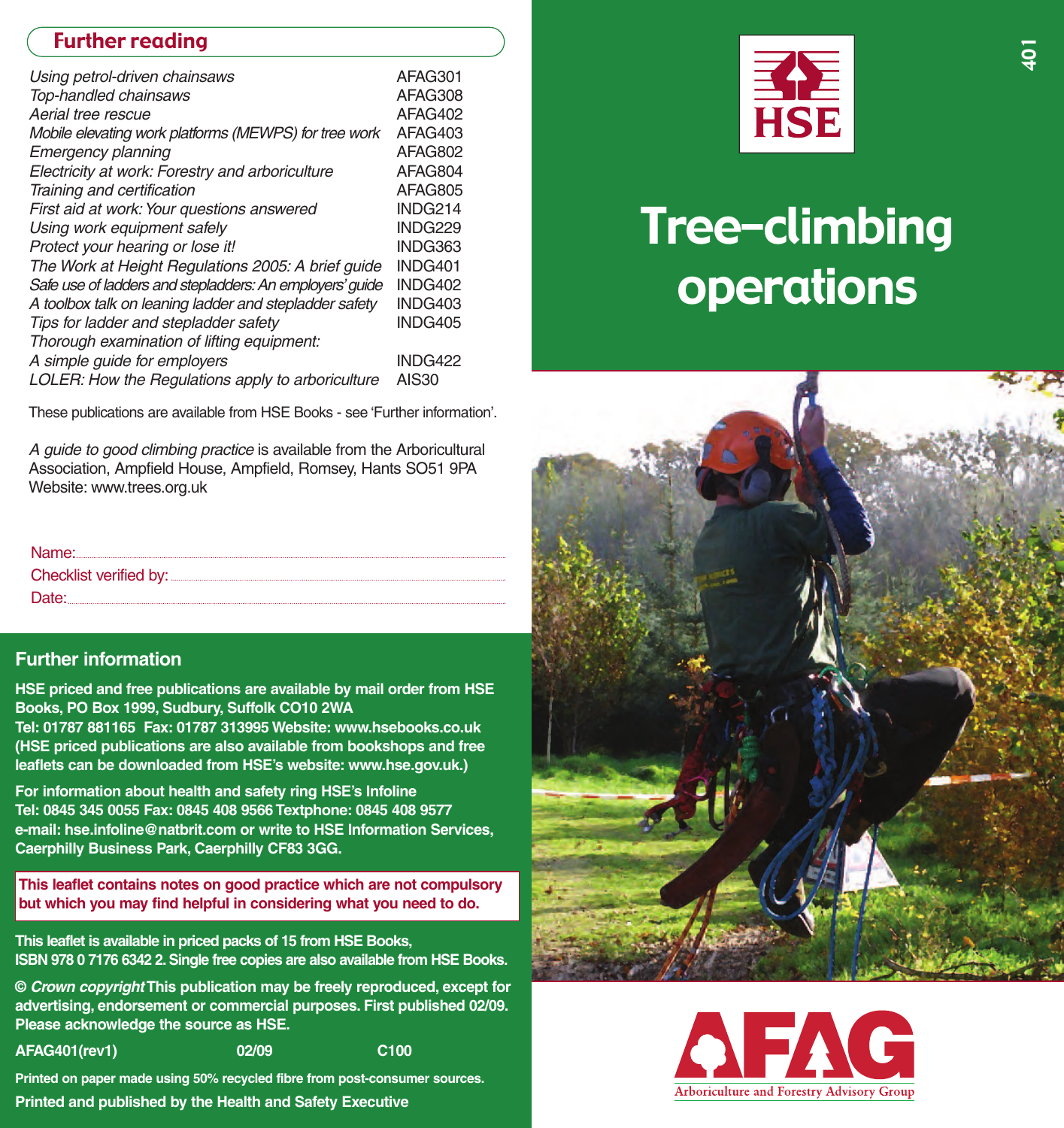### Introduction

This leaflet includes advice for climbers on safe working practices for tree-climbing operations, climbing procedures and how to use some common climbing aids. It also includes advice on the responsibilities of ground staff.

Tree-climbing work is subject to the requirements of the Work at Height Regulations 2005 and the guidance in this leaflet is applicable where a risk assessment has determined that climbing is the appropriate access method to undertake the work.

This leaflet should be read in conjunction with AFAG leaflets 301 *Using petrol-driven chainsaws, 308 <i>Top-handled chainsaws* and 402 *Aerial tree rescue*.

You can use this leaflet, along with the equipment manufacturer's guidance, as part of the risk-assessment process to help identify the controls to put in place when carrying out tree-climbing operations.

Chainsaw users and others should be particularly aware of the potential hazards of being cut by the saw, hit by falling timber or passing vehicles and exposure to noise, vibration or electricity.

#### **Remember:**

- **All work at height must be properly planned, organised and supervised.**
- **Any equipment used must be suitable for the task and inspected before use.**
- **Everyone engaged in treeclimbing operations must be competent and have had appropriate training in all the tasks required (see AFAG leaflet 805** *Training and certification***).**

#### General

- ❏ **1** Carry out a risk assessment for the site as a whole, including an emergency plan, and record the significant findings. Make sure all the people involved in any operation on the worksite are aware of the controls identified and comply with them.
- ❏ **2 A minimum of two people must be present during all treeclimbing operations. One of the team must be available on the ground, competent and equipped to perform an aerial rescue without delay** (see AFAG leaflet 402 *Aerial tree rescue*).

❏ **3** A competent and responsible person should know the daily work programme and agree a suitable emergency procedure with personnel on site.

❏ **4** All people involved with site works should be able to communicate with each other.Where the responsible person is not on site, communication should be possible, eg via mobile phone.

❏ **5** All site personnel should contribute to job planning, raise points of concern and stop work if something is unclear or a safety issue arises.

- ❏ **6** In some work environments, eg noisy and/or scattered sites, special measures may be necessary to ensure good quality communication, eg two-way radios.
- ❏ **7** In case of emergency, be able to provide the emergency services with adequate information, eg a grid reference, a designated meeting point, the distance from the main road, the type of access (suitable for car/four-wheel drive/emergency service vehicles). In urban areas, street names and postal codes are essential. Know the location details before they are needed in an emergency (see AFAG leaflet 802 *Emergency planning*).
- ❏ **8** On all reasonably foreseeable approaches to the worksite, erect warning and prohibition signs conforming to the Health and Safety (Safety Signs and Signals) Regulations 1996, indicating a hazardous worksite and that unauthorised access is prohibited. In areas of high public access, a risk assessment may indicate that additional controls, eg barrier tape, barriers or extra personnel, are required.
- ❏ **9** Climbers not specifically trained in utility work must observe the appropriate minimum distances for work adjacent to overhead power lines. Work may only proceed under the authority and guidance of the appropriate electricity company (see AFAG leaflet 804 *Electricity at work: Forestry and arboriculture*).
- ❏ **10** Everyone engaged in treeclimbing operations must be fit to undertake the task. Problems that could affect performance must be reported to management.
- ❏ **11** Climbers should be familiar with a range of techniques to improve their efficiency and reduce the risk of muscular and skeletal strain.Take into account physical constraints when selecting work techniques.
- ❏ **12** Climbing is physically demanding. Climbers should warm up and stretch before starting work.Where possible, share the climbing duties between two or more climbers.
- ❏ **13** Allow enough breaks during the work to minimise the risk of impaired judgement. In certain conditions, eg hot weather, it may be necessary to change the work method, climbing techniques or introduce further breaks to avoid physiological stress.
- ❏ **14** Climbers must be aware of the different characteristics of tree species and how these affect the work to be carried out.They must also be able to assess the structure and condition of the tree to be climbed and any potential weakness caused by decay and damage.

## Personal protective equipment (PPE)

- ❏ **15 While no PPE can provide 100% protection against cuts from chainsaws**, when climbing, chainsaw users should wear the following:
- A safety helmet (HSE strongly recommends a mountaineering style helmet complying with BS EN 12492).
- Eye protection (complying with either BS EN 1731 or BS EN 166).
- Hearing protection (complying with BS EN 352).
- Suitable gloves appropriate to the task and subject to the operator's risk assessment.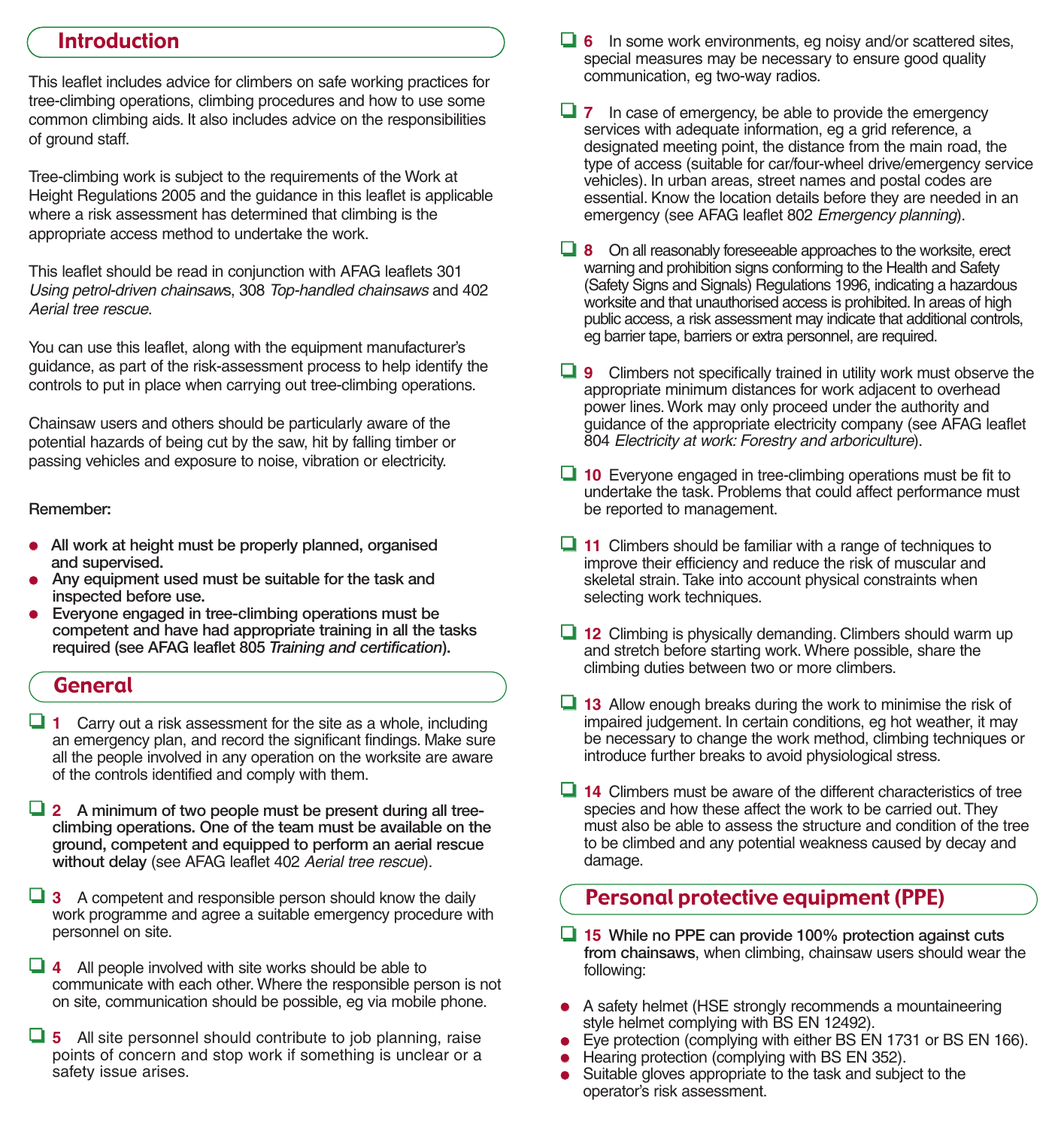- Leg protection\* and groin protection (complying with BS EN 381-5). HSE strongly recommends Type C leg protection for aerial work, because of the high allround chainsaw cut protection. However, where wearing Type C is impractical (eg because of the higher risk of heat stress associated with it), it may be appropriate to use Type A, where justified by risk assessment.
- Protective boots<sup>\*</sup> with good grip and protective guarding at front vamp and instep (complying with BS EN ISO 20345).
- Non-snag outer clothing. The use of high-visibility clothing may also be appropriate.
- ❏ **16** Climbers not using a chainsaw should wear the following:
- A safety helmet (HSE strongly recommends a mountaineering style helmet complying with BS EN 12492).
- Protective boots<sup>\*</sup> with good grip and ankle support (complying with BS EN ISO 20345).
- $\bullet$  Non-snag outer clothing. The use of high-visibility clothing may also be appropriate.
- Suitable gloves, appropriate to the task and subject to the operator's risk assessment.
- ❏ **17** As a minimum, climbers should carry a personal firstaid kit, incorporating a large wound dressing, barrier gloves, plasters and a whistle.
- ❏ **18** Climbers may carry a knife with either a lockable folding blade or a fixed blade held in a protective sheath.
- □ 19 Hand-cleaning materials such as waterless skin cleanser or soap, water and paper towels should be readily available.

## Equipment

- ❏ **20** All new climbing equipment should be sold with evidence of conformity with the relevant BS EN standard, and carry a relevant CE mark. No structural alterations should be made to any item.
- □ 21 All items of fall-protection equipment must be used according to the manufacturer's instructions. Climbing equipment must only be used for its intended purpose.
- □ 22 Personal fall-protection systems should be put together by a competent person to ensure that each component and the system is appropriate for the service conditions and is correctly configured and compatible with neighbouring components.
- ❏ **23** Manufacturer's guidance should be followed when determining the typical lifespan of equipment. If the user is at any point unsure about a component, it should be removed from service and inspected by a competent person.

## Work-positioning system

- **□ 24** A work-positioning sit harness for tree climbing must have a pelvic attachment point and leg loop straps (to BS EN 813 and BS EN 358). Some models are also fitted with shoulder straps.
- \* The items marked with an asterisk should bear the chainsaw logo (see AFAG leaflet 301)
- **□ 25** Work-positioning equipment supports the climber when working in the tree. It is designed to be used only in situations when the fall-protection system is under tension or any potential fall is limited to a short distance.
- ❏ **26** When using workpositioning techniques, do not climb more than 250 mm above your anchor point. Keep the climbing rope taut. Any slack must not exceed 500 mm.

## Adjustable lanyards

- ❏ **27** Climbers should carry an adjustable lanyard, to provide (when appropriate) a secondary anchor to prevent the risk of pendulum swing. Lanyards are a key part of a tree-climbing system and have many uses, particularly as a supplementary load-bearing anchor point when working in the crown or when changing anchor points.
- ❏ **28** Lanyards should be adjustable to provide sufficient support to the climber.
- ❏ **29** The side attachment points on a harness are designed for support (for example, where the feet are on a branch or other part of the tree) but not suspension. Some harnesses provide forward attachment points suitable for suspension. It is important to consult the manufacturer's instructions for the harness.
- ❏ **30** The lanyard must not be attached to one side alone.

## Fall-arrest systems

- **□ 31** A fall-arrest system comprises an anchor point, a full-body harness, and a method of connection between the anchor point and the harness which incorporates a deceleration device (energy absorber).
- ❏ **32** Fallarrest equipment is not commonly used in aerial tree work but may be appropriate, eg in unusual circumstances if climbers have to work above their anchor point. The extension of an energy absorber and the dangers of striking parts of the tree in a fall as well as the difficulties of achieving ergonomically acceptable work positions must be considered as part of the risk assessment.

## Climbing ropes

❏ **33** Select ropes to provide a high margin of safety. Ropes suitable for tree climbing must have a minimum diameter of 10 mm and are not normally larger than 14 mm.When selecting a rope, carefully consider the compatibility of any friction hitches or mechanical devices used.

## Friction hitches

❏ **34** Ensure that rope or cord used for friction hitches is of a suitable type and has a minimum diameter of 8 mm. Consider the fibre type and cord diameter, as this will have a significant impact on heat, abrasion resistance, knot-tying characteristics and working life.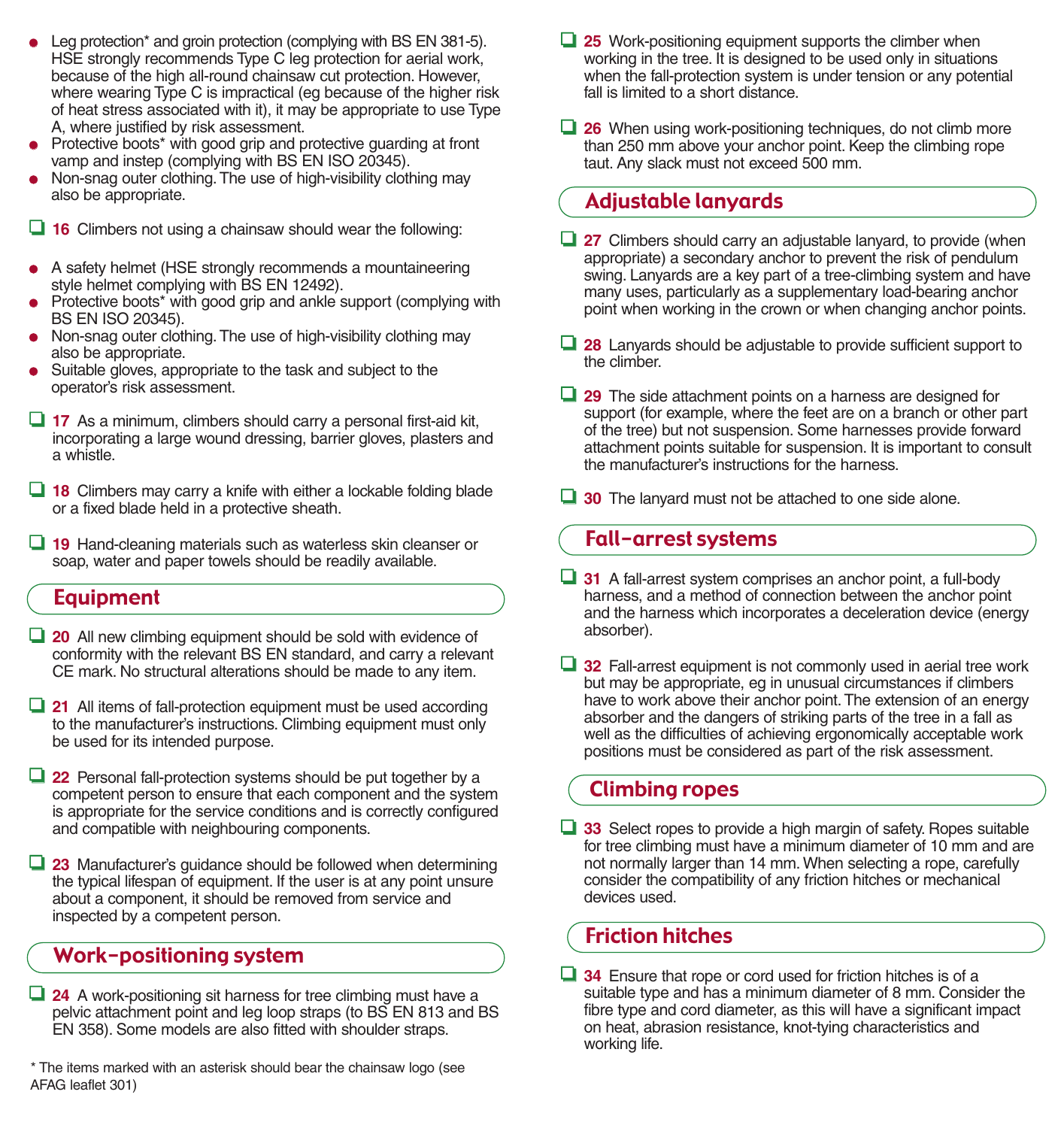- ❏ **35** Climbers must ensure that the friction cord selected is compatible with the climbing line. A diameter of 10 mm is recommended for normal commercial use.
- ❏ **36** Friction hitch materials are subject to high levels of wear. They should be inspected regularly, wear rates compared to manufacturer's guidelines and replaced where significant wear is found.
- ❏ **37 Inspect climbing hitches thoroughly before, after and, if necessary, during each use.**
- ❏ **38** Climbers must be aware of the characteristics of each friction hitch they use and how they perform in combination with other components, eg a micro pulley.
- ❏ **39** The climbing system used must brake reliably and support the climber.

#### Knots and splices

- ❏ **40** Climbers must know the characteristics and scope of application of any knot used.
- ❏ **41** Tie, dress and correctly set each knot and monitor carefully during use.
- ❏ **42** Splices should be made by someone competent to splice, eg the manufacturer. Competence should be demonstrable for each rope type.

#### Karabiners

- ❏ **43** Each karabiner used to connect the harness to a lifeline should have a spring-loaded self-locking gate that requires at least three distinct movements to open it.
- ❏ **44** There are a wide range of connectors which function using this type of mechanism. It is vital that the most appropriate type is used for each specific application.



- ❏ **45** Ensure karabiners are loaded correctly. It is essential that they are kept in correct alignment. Secure climbing line and friction cord to the karabiner so that it is unlikely to misalign or come into contact with the gate mechanism. Use an appropriate rope termination and/or a rope-holding accessory such as a plastic fast or rubber sleeve.
- ❏ **46** Karabiners should not be 'chain linked' as this can easily lead to twisting and associated pressure on the gate.
- ❏ **47** Inspect karabiners carefully and maintain before and after use.
- ❏ **48** Monitor karabiners during use.The gate mechanism is susceptible to dirt build-up that can affect its function.
- ❏ **49** Clean the mechanism using soapy water followed by flushing with compressed air after drying. Lubrication may also be necessary (see manufacturer's recommendations).
- ❏ **50** Check the mechanism function by opening the gate 10 mm and applying light rotational pressure to the barrel to bias the mechanism towards the karabiner nose. Carefully rest the gate onto the karabiner nose and release.The gate should return automatically to the locking position.

**NB The gate must function correctly and reliably before use.**

#### Ladders

- ❏ **51** Check ladders for defects before use (refer to the manufacturer's instructions). See 'Further reading' for more advice.
- ❏ **52** Ladders are normally only used as a means of access into the crown of the tree. Once the climber is secured to the tree by rope/lanyard and harness, the ladder should be removed.
- ❏ **53** Position the base of the ladder at a distance approximately one-quarter the height of the ladder, away from a vertical line dropped from the point of contact with the tree.The unsupported part of the ladder must not touch any obstructions, even when loaded with the climber's weight.
- **□ 54** The ladder should incorporate a non-slip or stabilising base and must be secured appropriately, either by a rope being attached from the tree to the ladder base or by being footed by a member of the ground staff.
- **□ 55** Where possible, pre-install a climbing line to safeguard the ladder ascent. If this is not possible, the climber must be secured to the tree before leaving the top of the ladder, or carrying out any other work.

### Using climbing irons

❏ **56** When using climbing irons, the climber should be secured to the tree with a climbing rope and/or a lanyard. Climbers using a chainsaw on an upright stem to which their primary anchor is attached should use a steel core adjustable flip line positioned above their climbing line.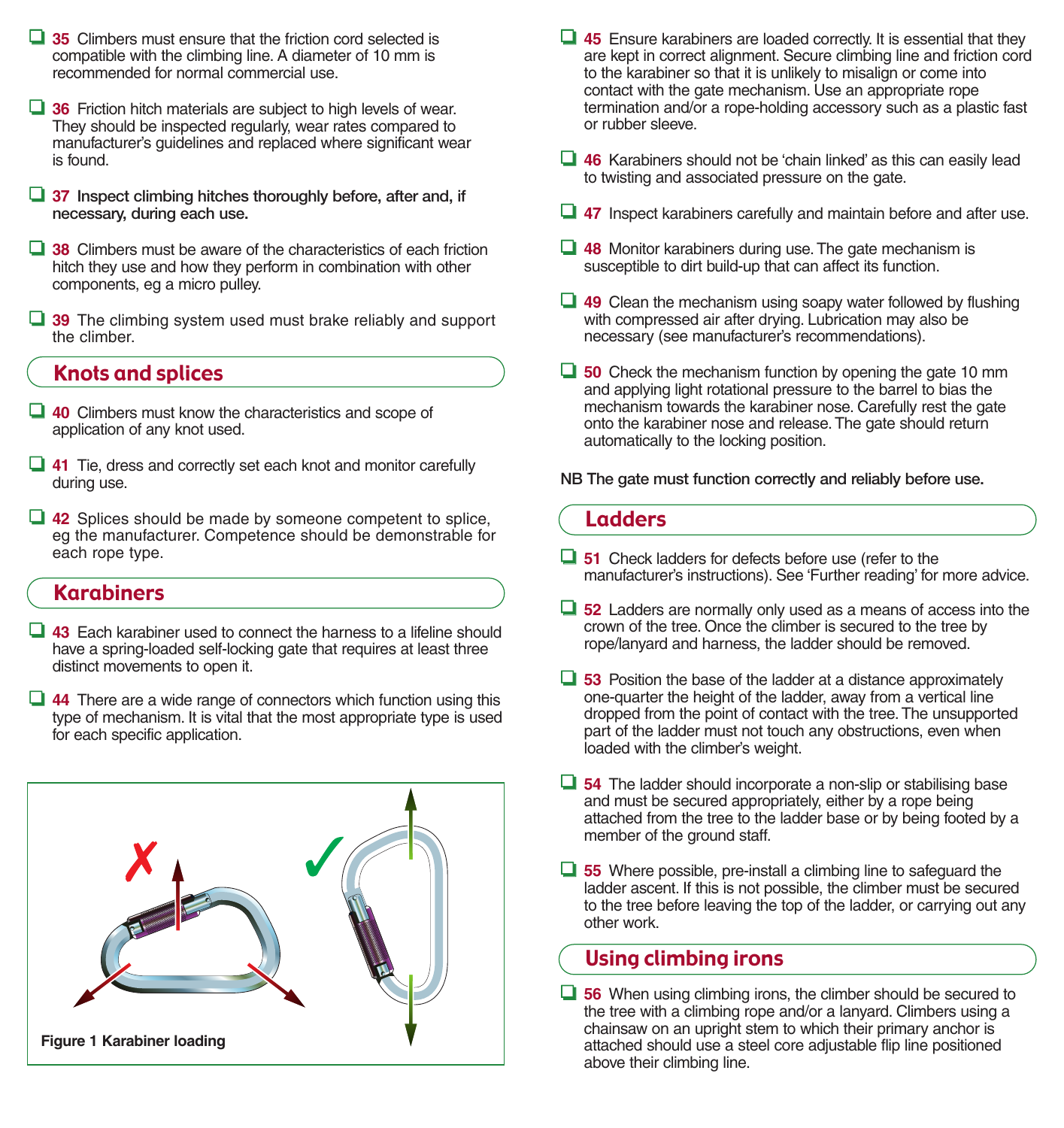

- ❏ **57** Only connect the climbing line and/or adjustable lanyard/flip line to approved climbing attachment points on the harness. If attached centrally, ensure that the karabiner/s are not subjected to inappropriate loading.When using the lanyard from the side Drings, take care to avoid the karabiner gates contacting objects and 'rolling' open.
- ❏ **58** Check that the climbing line and the steel core adjustable flip line are not at risk of being cut by the chainsaw.

## Pre-use inspection

- ❏ **59** Climbers should check all equipment for excessive wear, damage or defects before use.
- ❏ **60** Interim inspections of equipment subject to high levels of wear and tear should be recorded, and climbing equipment should be 'thoroughly examined' by a 'competent person' every six months (see 'Further reading' for more information).
- ❏ **61** Withdraw defective equipment from use and destroy it, or mark it in such a way that it cannot be used by mistake.
- ❏ **62** Keep safety equipment and protective clothing clear of cutting tools, fuel, chemicals and any other potential hazards at all times while on site, and during storage or transit to avoid damage through contamination.

## Anchor points

- ❏ **63** Assess the tree as a whole to ensure the structure is safe to climb. Climbers should be trained in how to select safe anchor points.
- ❏ **64** The choice of anchor involves assessing its strength and suitability in relation to its intended purpose. When a climbing system has been installed from the ground, test the anchor point using the weight of at least two people. It may be necessary to use binoculars to assess high anchors in some situations.
- ❏ **65** A main anchor in the tree must be strong enough to withstand both the lateral (ie sideways) force and downward loading encountered during climbing operations and in the event of a fall or pendulum swing.
- ❏ **66** If in doubt about the strength or suitability of a branch to be used as an anchor, it may be appropriate to pass the climbing rope, adjustable lanyard, or false anchor around the main stem, above the anchor branch.
- ❏ **67** When working in the top of the tree, it may be necessary to carry out work above the main anchor point. Supplementary anchor point(s) can be attached above the main anchor to give temporary support for work in a small area of the crown. In this situation, ensure that the supplementary anchor(s) is adequate and subjected to minimal lateral loading.
- ❏ **68** Use supplementary anchors, unless the risk assessment identifies the need for the climber to be able to move freely, for example, where there is a risk of a cut section striking the climber.

## Ascent

- ❏ **69** When using rope advance techniques, ie ascending by climbing from one branch to the next while advancing fallprotection systems, the climber must be securely attached to at least one suitable anchor point at all times by means of a climbing rope and/or safety strop(s) and harness.
- ❏ **70** When changing anchor points, climbers should transfer their weight to the newly established rope system before releasing the original system. Climbers must ensure that before releasing the previous system, the new system and anchor has been thoroughly checked and tested.
- ❏ **71** Where possible, ensure that access lines are configured so that, if required, a climber could be lowered to the ground.

## Movement within the tree

- ❏ **72** Climbers must be securely attached to the tree.The workpositioning system must be kept as taut as possible. Climbers should check their position in relation to the anchor point and ensure that a climbing line is not snagged on a weak shoot or dead branch which may give way.
- ❏ **73** Avoid the potential for a pendulum swing by the appropriate installation of redirects, supplementary anchors and the repositioning and/or sharing of anchor points.